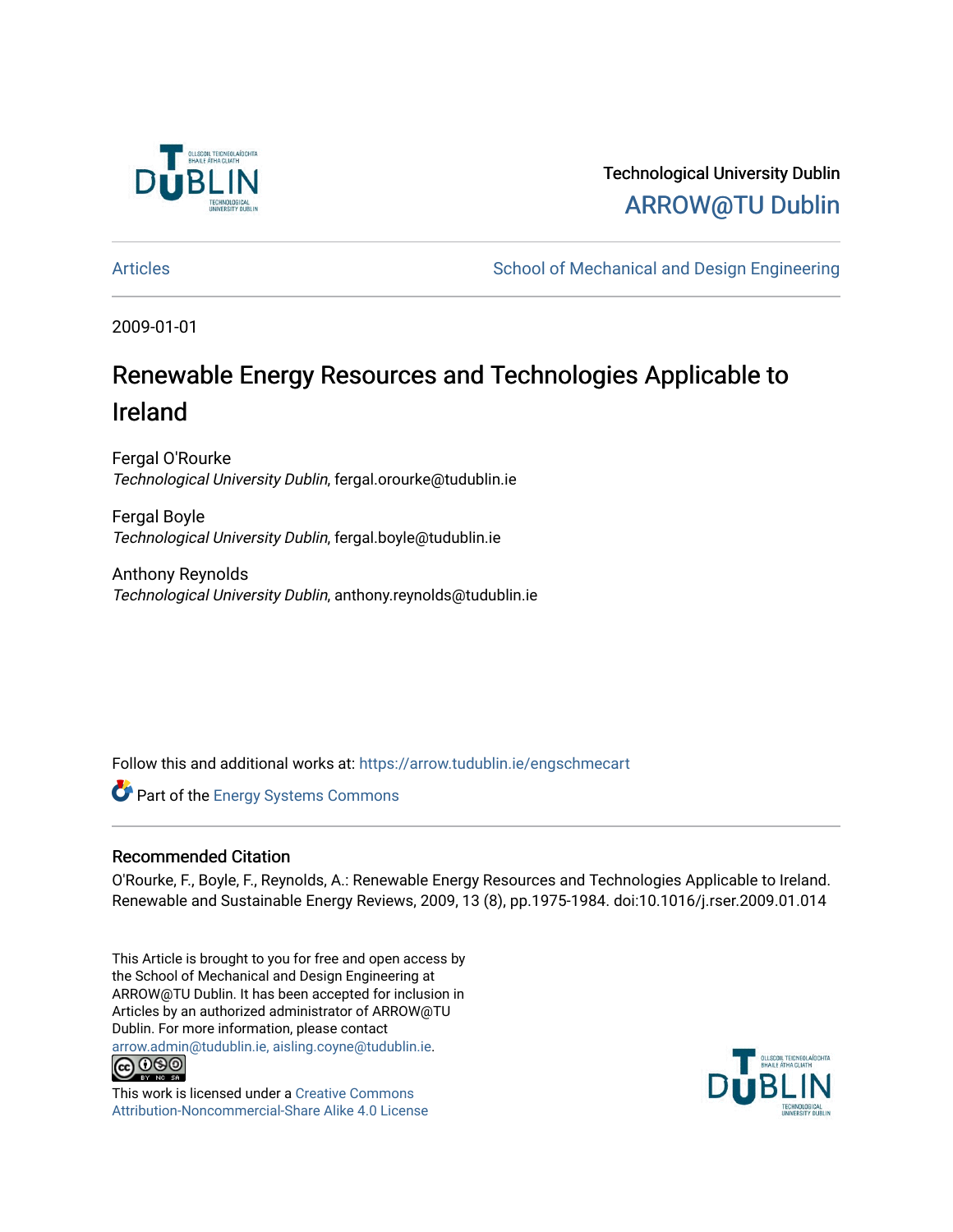# **Renewable Energy Resources and Technologies Applicable to Ireland**

Fergal O Rourke \* , Fergal Boyle, Anthony Reynolds

*Department of Mechanical Engineering, Dublin Institute of Technology, Bolton Street, Dublin 1, Ireland*

## **Abstract**

The energy consumed in Ireland is primarily achieved by the combustion of fossil fuels. Ireland's only indigenous fossil fuel is peat; all other fossil fuels are imported. As well as fossil fuels continually becoming more expensive, their use as an energy source also has a negative impact on the environment. Ireland's energy consumption can be separated into 3 divisions; transportation, electricity generation and heat energy. Ireland however has a vast range of high quality renewable energy resources. Ireland has set a target of 33% of its electricity will be generated from renewable sources by 2020[1]. The use of biomass, wind and ocean energy technologies is expected to play a major part in meeting this target. The use of renewable energy technologies will assist sustainable development as well as being a solution to several energy related environmental problems. This paper presents the current state of renewable energy technologies and potential resources available in Ireland. Considering Ireland's present energy state, a future energy mix is proposed.

Keywords: Renewable energy, Ireland, sustainability

### **Contents**

<sup>\*</sup> Corresponding author: Tel: 00353 1402 2978; Fax: 00353 1402 3991

E-mail address: fergal.orourke@dit.ie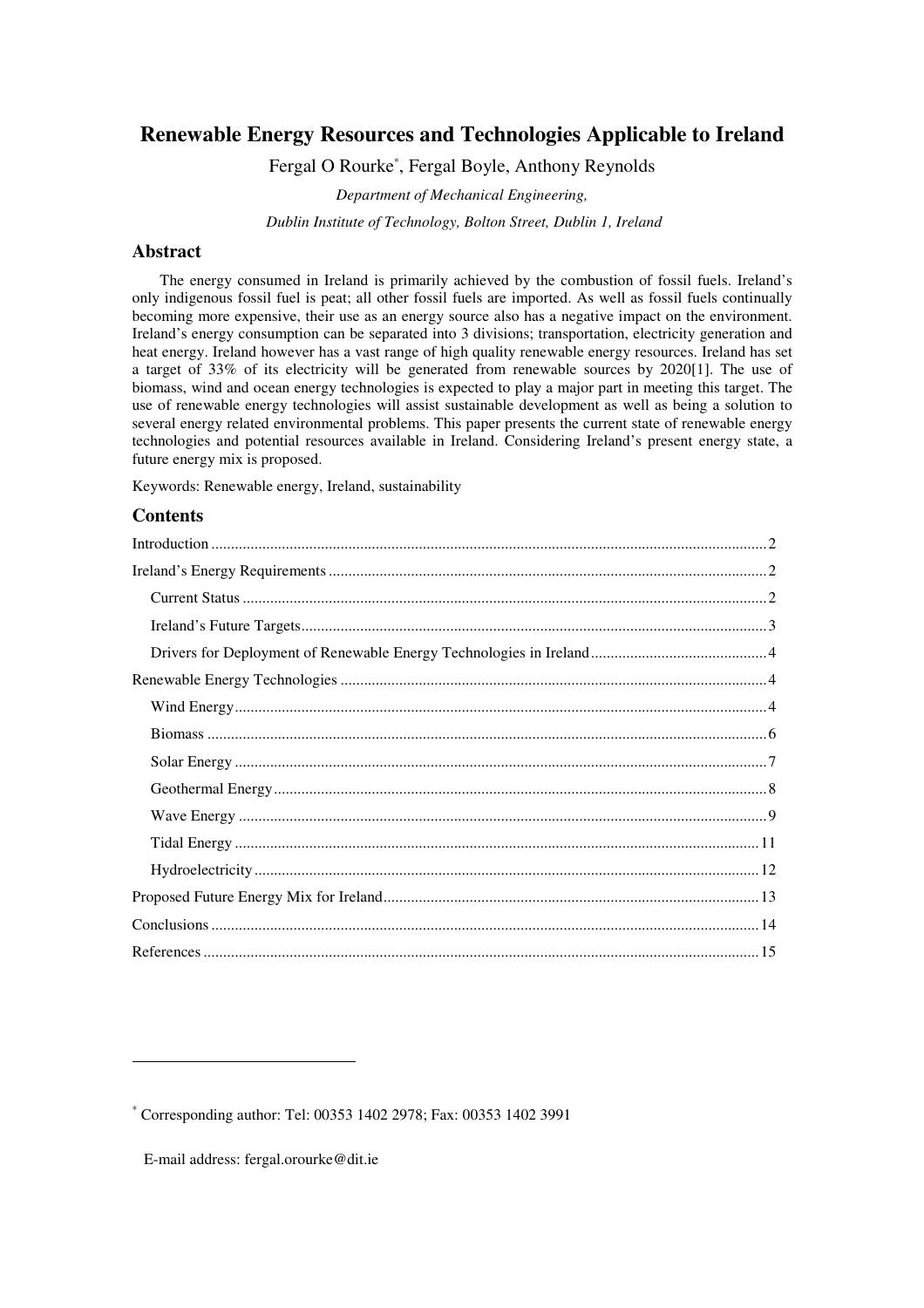## **1 Introduction**

The annual world primary energy consumption increased by 2.4% in 2007 to 11,099.3 million tons of oil equivalent (mtoe)[2]. The majority of this energy consumption is obtained by combusting fossil fuels such as oil (3952.8 mtoe), natural gas (2637.7 mtoe) and coal (3177.5 mtoe)[2]. Nuclear energy (622) mtoe) and hydroelectricity (709.2 mtoe) only accounted for a small part of the overall primary energy consumption. In 2007 the global share of energy from fossil fuels was 88% of the total primary energy consumption. This global dependence on combusting fossil fuels to meet the growing energy demand is causing several energy related issues, including environmental problems, security of energy supply and cost competitiveness.

There are several factors that must be taken into account when evaluating energy sources, such as remaining reserves, stability of prices, geographical distribution, production shares, commercial status, reliability and environmental effects[3]. In considering these factors, renewable energy technologies look promising and are rapidly becoming more appealing. The development of renewable energy technologies in Ireland is influenced by the Irish government energy policy. Since renewable energy sources are indigenous and non-polluting, they can deal with both security of supply concerns and environmental issues.

Ireland has committed to meet the various targets set by the EU on renewable energy, energy efficiency and climate change. There are many different sources of renewable energy available to Ireland, including wind, solar, geothermal, biomass, tidal, wave and hydro. In terms of the energy consumption from renewable energy technologies in Ireland, hydroelectricity has been exploited for a long time with wind recently coming of age.

#### **2 Ireland's Energy Requirements**

#### **2.1 Current Status**

The majority of Ireland's energy is consumed by electricity generation, heat generation and transportation. Ireland is heavily dependant on fossil fuel imports to meet these energy requirements. Ireland's energy import dependence reached 91% in 2006[4], making Ireland the most import dependant country in the EU. Peat is Ireland's only indigenous fossil fuel source; all other fossil fuel sources are imported[5]. Ireland's energy consumption has increased significantly since the early 1990's.

In 2006 energy consumption in Ireland reached 13.011 mtoe, with the use of fossil fuels accounting for 96% of the energy consumed[4]. The transport sector is Ireland's largest energy consumption sector with a share of 41.5% of the final energy consumption, followed by the residential and industrial sectors with shares of 23% and 20.6% respectively. The agricultural and services sectors are the remaining two energy consumption sectors with shares of 2.5% and 12.4% respectively[5]. The consumption of energy in the transport sector has increased by 167% over the period 1990 – 2006. In 2006, energy use in the industrial and residential sectors increased at an annual rate of 1.7% and 1.2% respectively.

In 2006, electricity generation accounted for 32% of the primary energy consumption[5]. The efficiency of electricity supply increased to 41.3% in 2006 from 40.3% in 2005. The coming on stream of two combined cycle gas turbines (CCGT), the first of these in August 2002 with a power capacity of 392MW and the second in November 2002 with a power capacity of 343MW and with the closure of old peat power plants, resulted in a sharp increase in electricity generation efficiency from 35% in 2002 to 40% in 2004[5]. In 2006 the use of renewable energy technologies accounted for 8.6% of the electricity consumption. Natural gas consumption increased by 18% resulting in a reduction of 13% in the use of peat for electricity generation[4].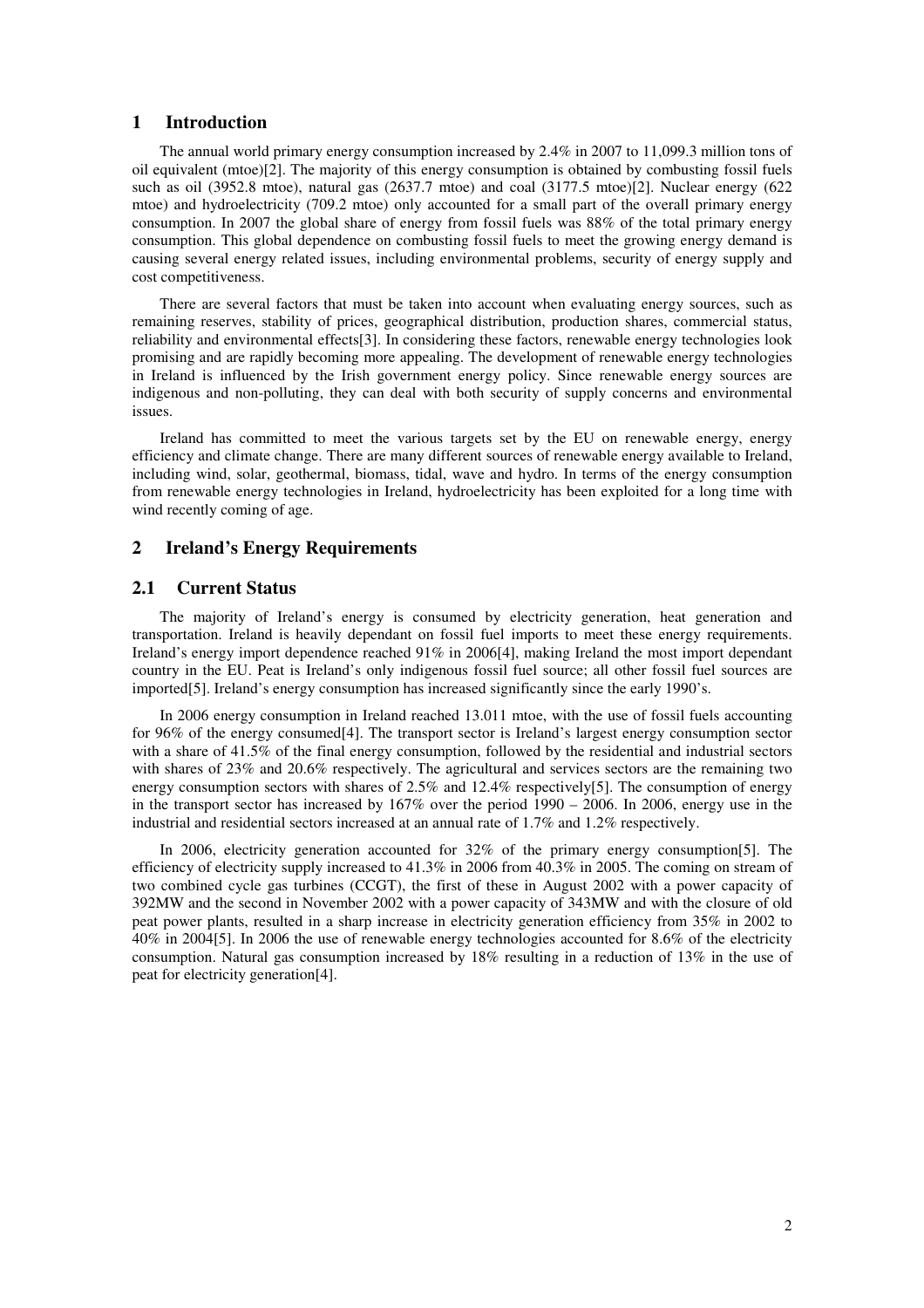

**Figure 1. Total final energy consumption in Ireland by fuel[4].**

Figure 1. illustrates the final consumption of each fuel over the period 1990 – 2006. In 2006 natural gas experienced the highest growth by fuel in Ireland, increasing by an annual rate of 7.1% in comparison to the annual average increase of 4.3% between the years 2000 - 2005. This growth in the use of natural gas is a result of its use as a replacement for other fuels to generate electricity and increased use in the industrial and residential sectors. Oil use alone increased by an incredible 111% since 1990 with a consumption growth of 2.1% in 2006. The use of coal has decreased significantly since 1990, from a final energy consumption share of 11.6% in 1990 to 2.9% in 2006. In 2006 coal consumption decreased by an annual rate of 13%, although the use of coal to generate electricity has remained unchanged since 1990. Peat consumption experienced an increase of 3.8%; however the consumption of peat has decreased by 62.5% over the period 1990 – 2006. The use of renewable energy technologies increased by  $2.5\%$  in 2006; however the energy consumption share percentage of renewable energy has decreased from 1.5% to 1.4% over the period 1990 – 2006. The majority of the growth in the use of renewable energy technologies in Ireland was achieved in the residential sector and with the use of wind energy to generate electricity.

# **2.2 Ireland's Future Targets**

An Irish government energy white paper entitled *Delivering a Sustainable Energy Future for Ireland* was published by the Department of Communications, Marine and Natural Resources on the 12<sup>th</sup> March 2007. The Irish government white paper set out the goal to deliver a sustainable energy future for Ireland. The paper is driven primarily by the challenge of a secure energy supply and the prevention of climate change. The energy white paper sets out the Irish government's energy action plans towards 2020 including:

- Actions to ensure security of energy supply.
- Actions to promote the sustainability of energy supply and use.
- Actions to enhance the competitiveness of energy supply.

The energy market in Ireland can be separated into 3 divisions: electricity generation, thermal energy and transportation. With regard to renewable energy the following targets were set:

- 15% of Ireland's electricity consumption will be generated from renewable sources by 2010, and 33% generated from renewable sources by 2020.
- 500 MW of ocean energy capacity and 800 MW of Combined Heat and Power (CHP) with an emphasis on biomass will be installed by 2020.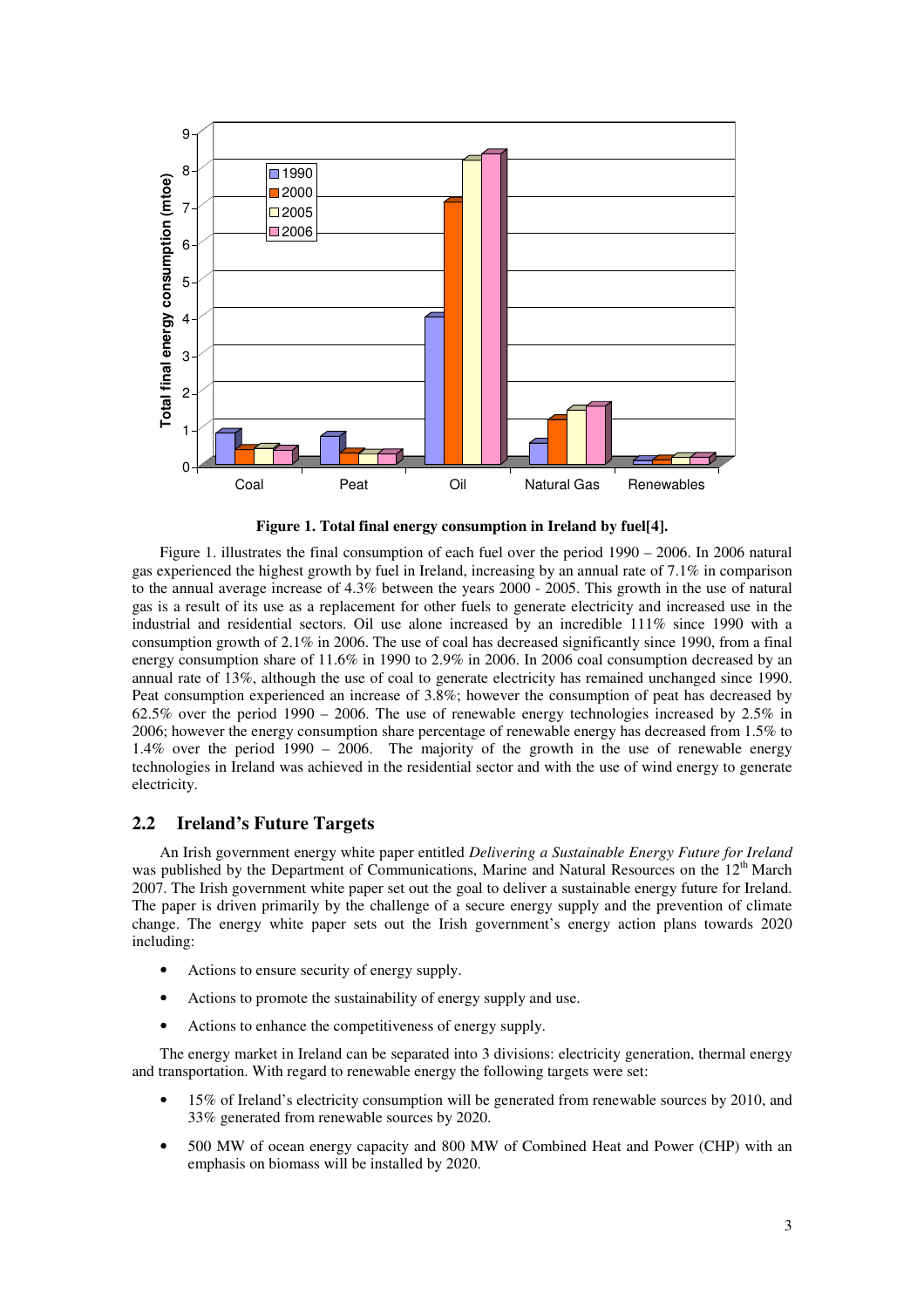• 30% biomass co-fired at the state owned peat power plants by 2015.

The Irish government energy white paper also sets out the goal to increase the electricity transfer capacity to 680 MW between the north and south of Ireland with a second interconnector. The investment in an interconnector from east to west of Ireland with a capacity of 500 MW will assist in the development of renewable electricity generation[1].

In terms of environmental targets, the National Climate Change Strategy 2007-2012 was published by the Department of the Environment, Heritage and Local Government on the 2<sup>nd</sup> of October 2007 setting out measures by which Ireland will meet its Kyoto Protocol 2008 – 2012 commitment, and also setting out measures for the post Kyoto period. The report estimates an annual emissions reduction of 1.47 million tonnes of  $CO<sub>2</sub>$  will be achieved with the target of 15% renewable electricity by 2010, and an annual emissions reduction of 3.26 million tonnes with 33% renewable electricity by 2020[1].

# **2.3 Drivers for Deployment of Renewable Energy Technologies in Ireland**

There are numerous drivers and motivators for the deployment of renewable energy technologies in Ireland. Some of the drivers include:

- Security of energy supply. This can be separated into three sub-drivers. The first of these subdrivers is the fact that fossil fuels are limited geological resources. The increasing demand on fossil fuels poses a treat to energy supply. The second sub-driver deals with geopolitical issues relating to the distribution of fossil fuels. Many of the countries with high energy consumption have little or no indigenous fossil fuel resources exposing them to political issues with fossil fuel producer countries. The third sub-driver deals with economic disadvantage, including the risks associated with disruption of supply and the disadvantage on the balance of payment which is dependant on fuel price. The use of renewable energy technologies increases the security of energy supply because they generally utilise indigenous resources. Energy from renewable technologies will contribute towards a sustainable energy future.
- Environmental concerns. The use of renewable energy technologies as a replacement for fossil fuel energy systems offers a lower lifecycle impact in reducing greenhouse gas emissions. However the use of renewable energy technologies may also have negative effects on the environment, such as visual impacts and wild life concerns.
- High and fluctuating fossil fuel prices. These are a major driver for the competitiveness and utilisation of renewable energy technologies. Since 2006 the prices of fossil fuels, and in particular oil prices, have increased significantly. It is predicted that fuel prices will not increase greatly over the forthcoming decades, although fluctuations may increase. These price fluctuations may provide an essential driver for investments in renewable energy technologies.
- Technology development and business perspectives. These are likely to become an important driver for governments and industries to invest in renewable energy technologies. It is essential to increase R&D if countries want to maintain competitiveness in global markets and increase employment.
- Agricultural, rural and social issues. Policies can become important drivers for the utilisation of biomass technologies. Energy crops will aid rural development as it provides a market outlet for agriculture. Wind and solar technologies can be used in areas of sparse population as these technologies do not need grid connection.

## **3 Renewable Energy Technologies**

# **3.1 Wind Energy**

## **3.1.1 Technology status**

Wind electricity generation systems convert wind energy into electricity with the use of wind turbines. The kinetic energy in wind is converted into mechanical energy, which is then converted into electrical energy.

Wind turbines fall into two basic categories:

• Horizontal axis wind turbines (the rotating shaft rotates horizontal to the ground).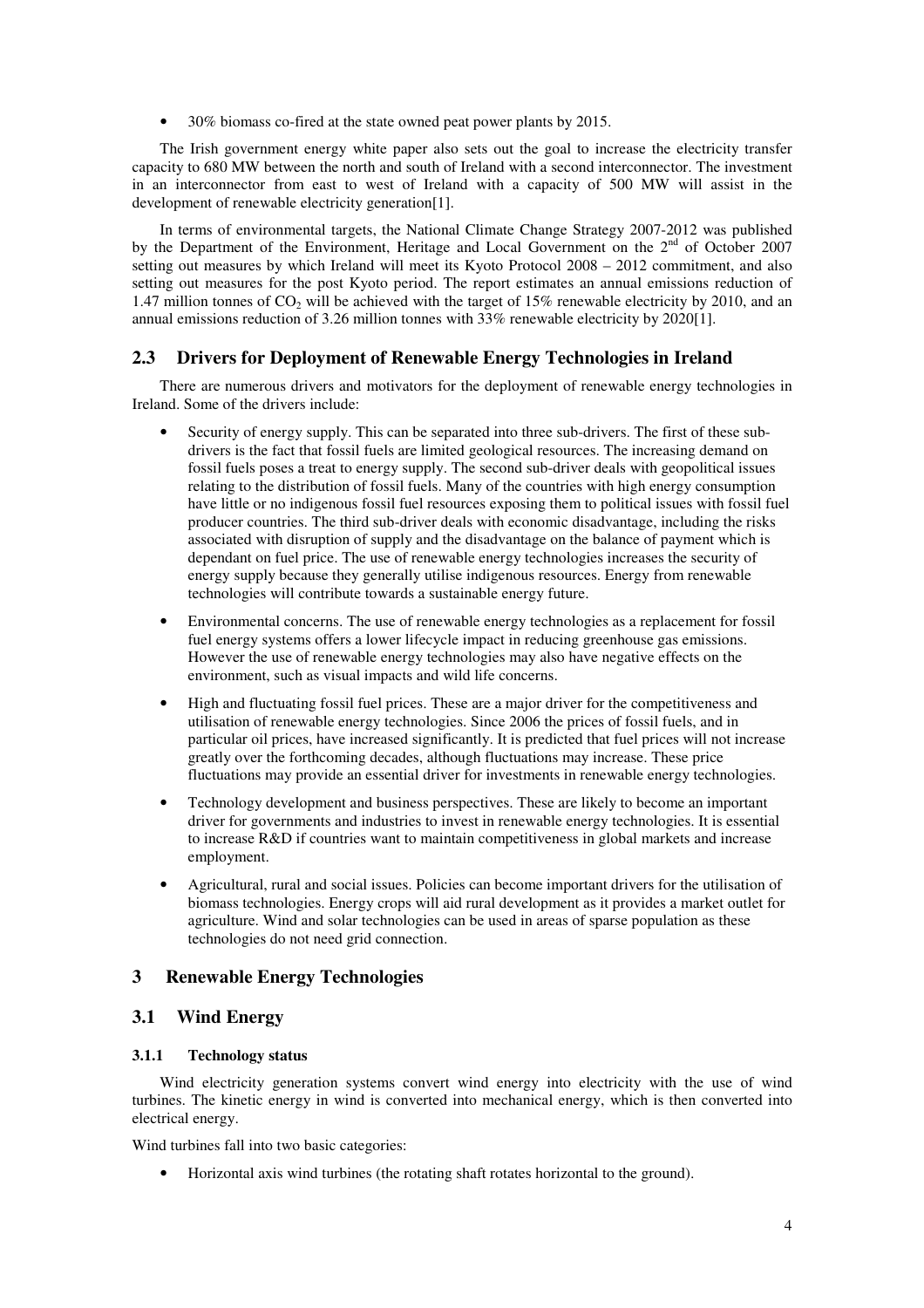• Vertical axis wind turbines (the rotating shaft is vertical to the ground).

Horizontal axis wind turbines with 3 rotor blades are Ireland's most commonly used wind turbines. The airfoil type rotor blades generate aerodynamic lift when the wind stream passes over them. The rotating shaft is connected to a gear box which alters the rotational speed to a quicker and more suitable rotational speed to drive a generator. The ideal operating wind speed for these wind turbines is approximately  $12 - 14$  m/s[6]. At this wind speed a maximum electricity output is achieved. The horizontal axis wind turbines are separated into 3 different technology types. The first type is constant speed turbines, which run at one rated speed regardless of wind speed. This type of wind turbine is cheap and robust, but is prone to noise generation and mechanical stress. The second type is the variable speed double feed induction generator; it offers greater aerodynamic efficiency because it runs at variable speeds. This reduces both the mechanical stress on the gearbox and the noise generation. The third type is the variable speed direct drive turbine. It operates without the use of a gearbox and has the most expensive capital investment cost.

The power ratings of the most common wind turbines vary from 750 kW to 2.5 MW. The rotor diameter of these turbines ranges from 48 metres to 80 metres[6]. Ireland has one offshore wind farm consisting of 7 wind turbines each rated at 3.6 MW located off the coast of Arklow. Wind turbines with a power capacity of 5 MW are currently in use with the improvement in wind turbine technology[6].

#### **3.1.2 Market status**

As of 2007 Ireland had approximately 794.5 MW of installed wind capacity, consisting of 1 offshore and 35 onshore wind energy sites[7]. Wind energy has shown exceptional growth, increasing from a capacity of 215 MW in 1992[7]. The market has become larger and more stable. Currently the cost of electricity generated from wind is similar to the cost of electricity generated from fossil fuels[6]. The cost of wind electricity generation is dependant on many factors including location, wind speeds and electrical grid connections which differ from one location to another.

As of 2006 the cost of electricity generated from wind according to an energy paper published by the Department of Communications, Marine and Natural Resources, entitled *Bioenergy Action Plan for Ireland*, varied from 5.7 cent per kilowatt hour (large wind energy  $>$  5 MW) to 5.9 cent per kilowatt hour (small wind energy  $<$  5 MW)[8].

#### **3.1.3 Resource**

Ireland has exceptional wind energy resource with an estimated technical resource of 613TWh per year[9] of which Ireland currently utilises 2.8TWh, equivalent to less than half a percent of the estimated technical resource[10]. Wind is intermittent and unpredictable in nature, challenging the integration of wind turbines into the electricity system. The wind energy resource in Ireland is four times that of the European average[7]. The electricity output of a wind turbine is dependant on wind speed, and is proportional to the wind speed cubed[11]. Therefore location of wind farms is important as electrical output is dependant on location. On a calm day the possibility of no electricity generation from all wind farms is very small, but because of this possibility, a back up energy supply is needed from another energy source. The use of energy storage technologies, such as batteries and hydrogen are still expensive. The use of these technologies would mean electricity would be available when needed, as it is not always the case that maximum production occurs at times of maximum consumption.

#### **3.1.4 Barriers**

The major issues restricting the development of wind energy include:

- Lack of robust technical information has led to opposition to wind farms being developed in certain areas.
- Environmental concerns including noise, effect on birds, visual impact, electromagnetic interference and shadows.
- The financial incentives from the Irish government to support renewable energy development are inadequate.
- Grid connection and access is not fairly provided causing a major problem for the development of wind energy.
- The taxes on renewable energy technologies reduce the competitiveness of the technology.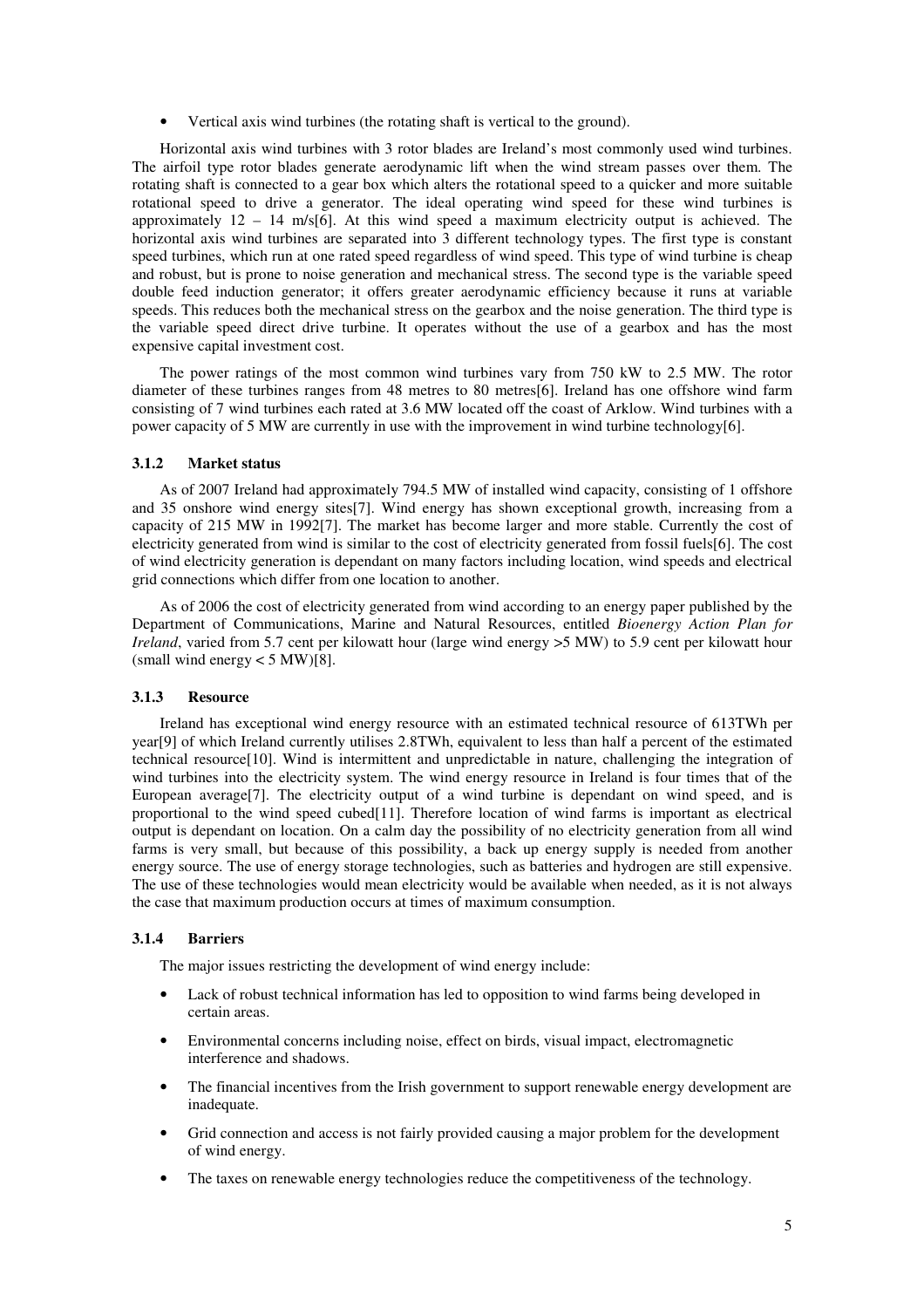## **3.2 Biomass**

#### **3.2.1 Technology status**

Biomass refers to dead organic materials for use as a fuel and also to plants grown specifically for fuel. These fuels, known as biofuels, can be used to reduce dependence on combusting fossil fuels for energy consumption. Fossil fuels can not be considered biomass because they contain carbon which has been out of the carbon cycle for a long time. Biomass is often referred to as a carbon neutral fuel, meaning the amount of  $CO_2$  absorbed during growth equals the  $CO_2$  released during combustion. Biomass can be divided into two main categories:

- Energy crops. These include three types of crop grown specifically for energy purposes. The first of these types is short rotation forestry, which is the production of wood fuel from fast growing trees which reach their optimum size between eight and twenty years, and include ash, popular, sycamore and willow. The second type is crops such as Hemp and Miscanthus; these are annual plants, and the use of existing farm machinery could be used for harvesting these crops. The third type is liquid biofuels energy crops such as oilseed rape, which are produced primarily as a transport fuel. The use of various conversion techniques are used to produce biodiesel, bioethanol and biomethanol.
- Organic residues. These can be used to produce biofuels and include forest residues (branches and tree tops), agricultural residues (slurry, manure, straw and chicken litter), wood wastes (chippings, sawdust and bark), waste vegetable oil (catering industry), tallow (animal fat), municipal solid waste (food processing waste) which can produce biogas through a process called anaerobic digestion.

Biomass can be directly combusted for electricity generation, or the material known as feedstock can be converted to fuel for different applications. The technologies used to convert the feedstock to fuel for heat and power generation are as follows:

- Gasification (pyrolysis, partial oxidation, stream reforming) converts biomass to a gas fuel, which can be used as a substitute for natural gas for combustion, or formed into hydrogen for fuel cell applications.
- Anaerobic digestion converts biomass into biogas. This process involves the breakdown of organic waste by bacteria in an oxygen free environment. This biogas can be used in standard or CHP applications. Landfill gas is also produced by the breakdown of the organic components of waste.

Biomass can be converted into different energy types, including heat, power or liquid biofuels. Currently, CHP applications using waste fuels are the most cost-effective option in terms of biopower. Co-firing biomass with coal is an option for large-scale electricity generation. Biomass gasification for large-scale electricity generation is being commercialised and will be an important cogeneration technology in the forest products industry [12].

#### **3.2.2 Market status**

As of 2005, Ireland's installed biomass capacity was approximately 25 MW[13]. At present, the majority of biomass used in Ireland is industrial wood wastes and is used to produce heat. Seven landfill gas projects are in commercial operation in Ireland[14]. Ireland's installed biomass capacity is below the European average of 4% of its total energy needs[15]. In 2005, 1.3 million litres of biofuels were placed on the Irish market[8]. The cost of electricity generated from biomass CHP is more expensive than that of wind energy per unit (approximately 7 cent per kWh)[16]. Although electricity generation from wind is less expensive, it's unlike biomass generated electricity, which has the advantage of availability on demand.

#### **3.2.3 Resource**

Ireland's potential to develop biomass for energy is exceptional. Ireland has the best growth climate in Europe based on Paterson's Climatic Index[17]. Ireland's land area is approximately seven million hectares, of which 4.3 million hectares are used for agriculture and roughly 710,000 hectares for forestry[8]. The largest source of wood biomass is in the national forest estate, where a potential of 0.5 million tons of wood is recoverable for energy use, with an equivalent energy value of 200,000 tonnes of oil[8]. In addition to the biomass resource, there are several by-products of farming and food processing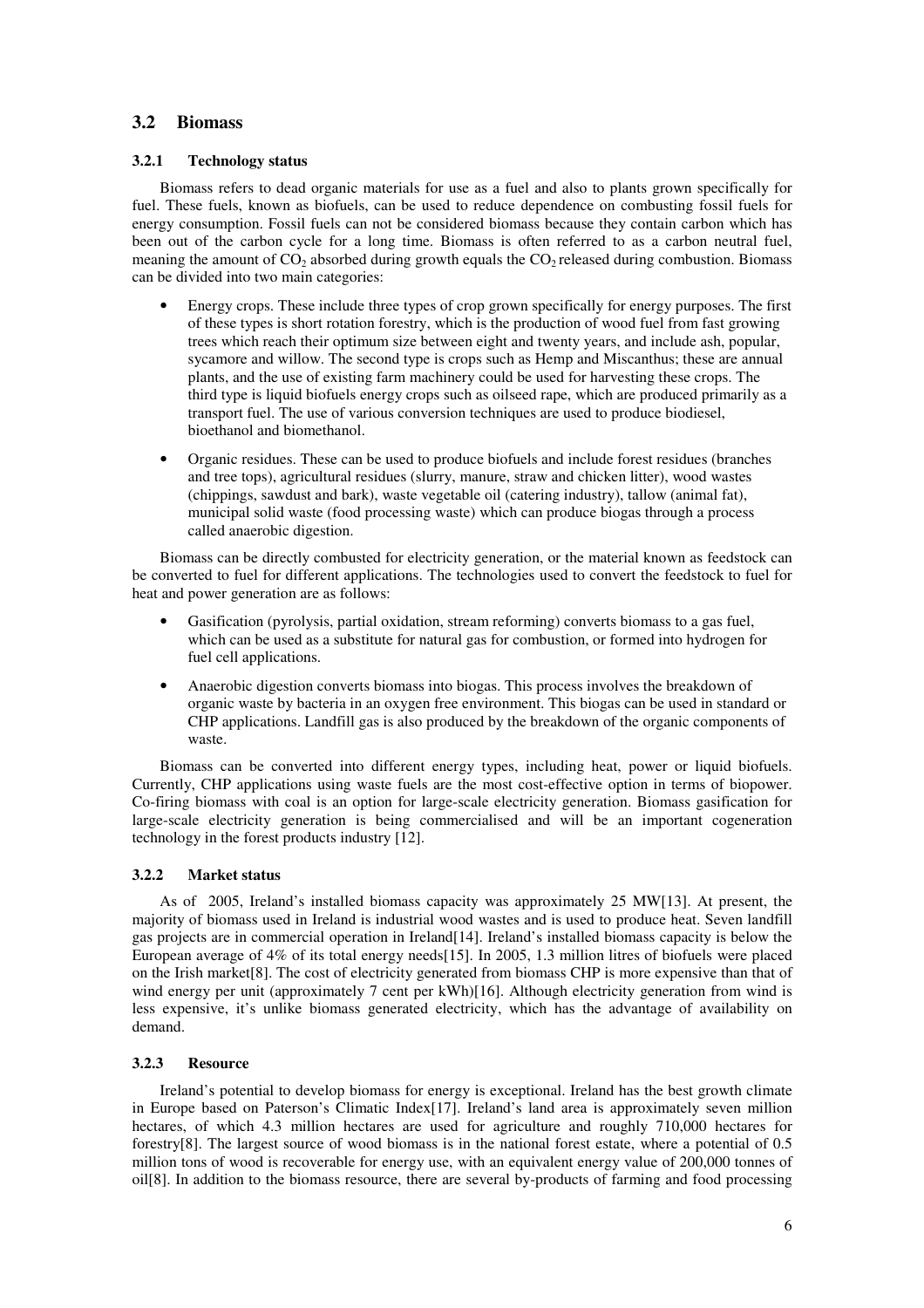which can be utilised as biofuels. These consist of animal by-products, tallow, animal manures and food by-products. It is estimated that approximately 70 MW of electricity can be generated annually from waste biomass[14].

## **3.2.4 Barriers**

The major issues restricting the development of biomass include:

- Uncertainty as to the availability of biomass resources.
- The relatively low prices of fossil fuels make biomass fuels appear non-competitive.
- The taxes on renewable energy technologies reduce the competitiveness of the technology.
- The financial incentives from the Irish government to support renewable energy development are inadequate.

# **3.3 Solar Energy**

#### **3.3.1 Technology status**

Solar energy has extraordinary theoretical potential. Solar energy can be converted into thermal energy which can be used for space or water heating, or can be converted into electricity. Solar power refers in particular to the conversion of solar energy into electricity with the use of photovoltaics or concentrating solar technologies. Concentrating solar power technologies produce thermal energy which is used to generate electricity, where the working fluid is heated by the concentrated sunlight.

Solar photovoltaics use semiconductor devices called solar cells to convert the incident sunlight into electricity using the photovoltaic effect. These systems can be placed on buildings or on the ground. This technology produces a direct current output which can be used to charge batteries, produce hydrogen or can be converted into alternating current suitable for grid connection.

Solar collectors for heat generation fall into three basic categories:

- Flat plate collectors comprise of a blackened surface called an absorber plate which is placed under one or more transparent surfaces. The working fluid is contained in a tank. This tank is weatherproof and well insulated. The plate absorbs the incident solar energy as heat which is transferred to the working fluid.
- Evacuated tube collectors work in principal similar to the flat plate but each absorber and pipe are sealed in a glass tube to reduce heat loss.
- Concentrating solar collectors are usually parabolic troughs which use mirrored surfaces to concentrate the incident solar energy on an absorber containing a fluid. Solar towers work much like concentrating solar collectors but instead use flat plate collectors which direct the incident solar energy on an absorber located on a tower. This type of collector is primarily used for commercial power generating applications. It produces extremely high temperatures and is dependent on direct sunlight.

## **3.3.2 Market status**

The current use of solar technologies in Ireland is best suited to low temperature application systems, such as water heating and space heating, which do not require direct sunlight. As of 2006, the capacity of solar heating installed in Ireland was 3.5 MW(th)[18]. A one square metre collector area has a power capacity of 0.7kW(th)[18]. Electricity generation from concentrating solar power needs direct sunlight; therefore this technology is not suited to the Irish climate. As of 2006, the installed photovoltaic capacity was 0.3 MW[19]. This technology is extensively used for consumer products, such as calculators and also as a good fit for applications where grid connection is too expensive (remote holiday homes, telecommunication towers, etc.).

## **3.3.3 Resource**

The potential for solar heating is limited by the solar radiation available. Direct sunshine is intermittent and unpredictable in Ireland, making high temperature applications (concentrating solar power) for electricity generation impracticable. The annual average global insolation (the amount of energy reaching the surface per square metre) values for Ireland range from  $2.6 - 3.0 \text{ kWh/m}^2/\text{Day}[19]$ . A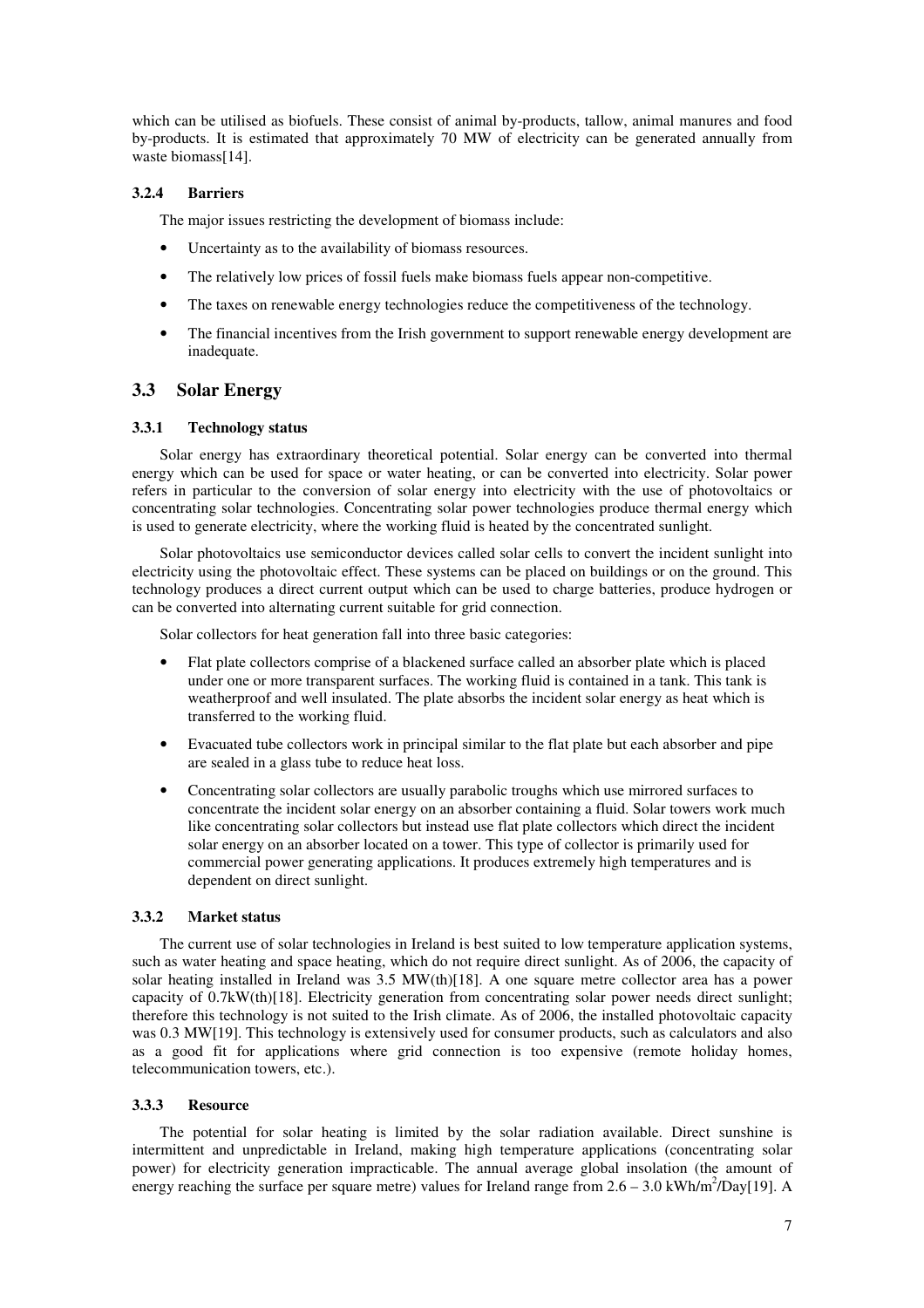surface area of one square metre receives approximately  $900 - 1000$  kWh of solar energy per year[20]. Electricity generation from solar technologies is not fully commercialised or competitive, and so this energy source is limited to water and space heating in Ireland.

#### **3.3.4 Barriers**

The major issues restricting the development of solar energy include:

- The financial incentives from the Irish government to support renewable energy development are inadequate.
- Grid connection and access is not fairly provided causing a major problem for the development of solar energy.
- Solar heating and photovoltaic systems usually require the use of a back up system in periods of high demand. This is a major problem for Ireland as energy requirements are higher in winter when there is less sun.
- Large scale power generation from photovoltaic or concentrating solar technologies may be unfeasible due to low insolation levels in Ireland.
- The taxes on renewable energy technologies reduce the competitiveness of the technology.

## **3.4 Geothermal Energy**

#### **3.4.1 Technology status**

Geothermal energy is the heat energy stored beneath the earth's surface. This heat is supplied to the earth from two sources: the hot core of the planet and the sun. This heat energy can be used for space and water heating using geothermal heat pumps or, using hot dry rock technologies, the heat energy can be used to drive a turbine to generate electricity.

When the vast majority of this heat energy reaches the earth's surface, it is inadequate for electricity generation. However this heat energy can be accessed at certain specific locations such as fault lines or by drilling through the surface. The geothermal resources are located by geological, geochemical and geophysical exploration. These resources include hot impermeable rock masses such as granite, highly permeable hot reservoirs and highly pressured hot fluids. The most successful projects to date have bore holes sunk into water channels. This method is used at the Geysers, California<sup>[21]</sup>.

Sources of hot dry rock are much more abundant throughout a large portion of the world. Electricity generation from this source utilises the especially high temperatures found in these impermeable rocks beneath the earth's surface. This process involves pumping high pressure water down bore holes into the heated area. The water travels through the high temperature area gathering heat from the rock; this hot water is then forced out the second bore hole. The hot water is then used to generate electricity using a steam turbine or a binary power plant.

A geothermal heat pump system can be used as a heating or cooling system. The earth's surface absorbs radiation from the sun much like solar collectors. The geothermal heat pump takes advantage of this constant ground temperature. The temperature of the earth several metres below the surface remain very stable, especially in Ireland due to the climate. The heat pump utilises this constant heat as a heat source in winter and as a heat sink in summer. There are several types of geothermal heat pumps, generally using water with antifreeze as the fluid. There is a variety of geothermal systems available for either residential or commercial applications, including water to water heat pumps, water to air heat pumps and hybrid heat pumps.

Geothermal heat pumps are generally for residential use. There are three common types of heat pumps used in Ireland. The most common of these is the geothermal or ground heat pump and is generally used for domestic heating. The geothermal heat pump system comprises of three main components: a heat pump, buried piping on the property and a heat distribution system. The pipes are buried vertically or in a horizontal trench near the building. The purpose of the piping is to transfer the heat to and from the ground. The heat pump is the unit that replaces the boiler on a conventional heating system.

There are several emerging technologies that could further the potential of geothermal energy. The use of hybrid systems can create more electricity without expanding the geothermal resource. Geothermal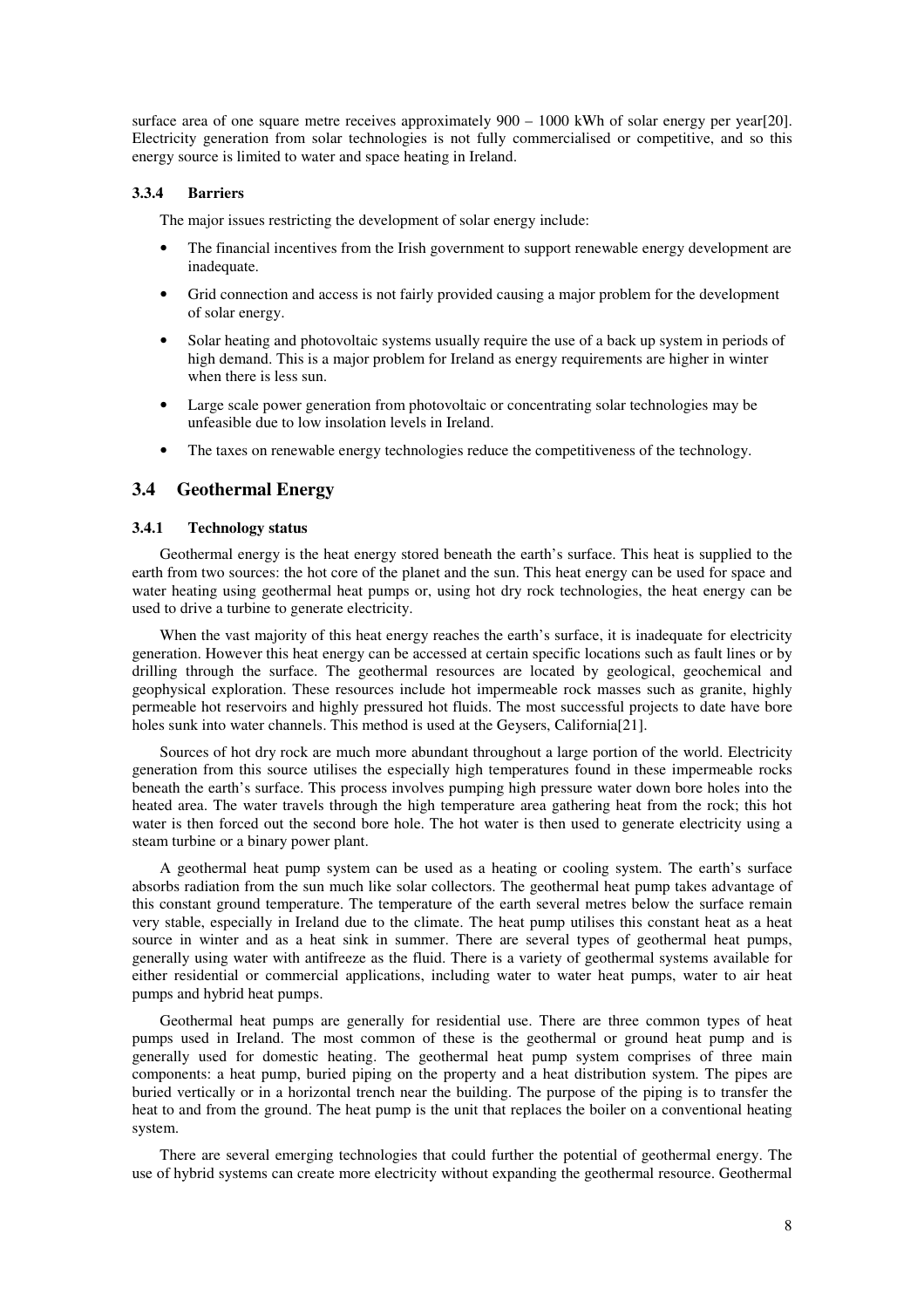energy can be used with biomass, CHP, geothermal heat pumps and geopressured resources which operate on natural gas and geothermal fuel. Oil field wells could be deepened into hot zones if the wells are not deep enough to encounter hot water. The use of mixed fluids especially in the binary cycle power plants can reduce thermodynamic inefficiencies[22].

## **3.4.2 Market status**

The use of geothermal energy in Ireland is limited to geothermal heat pumps, used for space heating and cooling as well as water heating. The initial capital costs of installing geothermal heat pumps is still relatively expensive in comparison to conventional systems, with a typical payback period of 8-10 years[23]. Currently no electricity is generated from geothermal sources. Generating electricity from geothermal energy such as hot rock technologies is extremely expensive due to high construction costs. The use of geothermal heat pumps takes advantage of the constant annual temperature of shallow ground. Geothermal heat pumps are an efficient technology for space and water heating in Ireland. The heat pump typically produces four units of heat for every unit of electricity used[24].

## **3.4.3 Resource**

In 2004, a study was performed by the CSA group at the Cork Institute of Technology in Ireland to identify resources of geothermal energy in Ireland, create geothermal models of Ireland and to review the current status of geothermal energy in Ireland. The results concluded that geothermal heat pumps are a good option due to Ireland's climate. The study was completed using existing bore holes in the ground at different locations throughout Ireland. An increase in temperature ranging from 17°C - 19°C was recorded in the south of Ireland and temperatures ranging from 25°C - 27°C were recorded in the north at a depth of 500 metres below the earth's surface. At a much greater depth of 2,500 metres below the earth's surface, an increase in temperature ranging from 28°C - 45°C were recorded in the south of Ireland and temperatures ranging from 64°C - 97°C were recorded in the north[25]. The results from this study indicate good potential for commercial development of geothermal electricity in Ireland.

## **3.4.4 Barriers**

The major issues restricting the development of geothermal energy include:

- The initial cost of geothermal energy technologies is still relatively high. As of 2008, no known feasibility studies were conducted for electricity generation from hot rock technologies in Ireland.
- Geothermal heat pumps usually require the use of a back up system in periods of high heating requirements.
- The technology requires approximately the same external ground area as the floor area of the house.
- The financial incentives from the Irish government to support renewable energy development are inadequate.
- The taxes on renewable energy technologies reduce the competitiveness of the technology.

## **3.5 Wave Energy**

## **3.5.1 Technology status**

Winds generated by the differential heating of the earth, travel over vast volumes of ocean water transferring energy to the water to produce waves. The size of the wave depends on the strength, duration and the unobstructed distance over which the wind blows. Offshore waves commonly have larger amplitude than nearshore or onshore waves due to greater water depth (no friction from the sea bed). The energy in the waves can be utilised to generate electricity. Wave energy devices use various conversion technologies to generate electricity. These conversion technologies make use of mechanical motion or fluid pressure to generate electricity and there are several techniques including:

- Elastomeric hose pump.
- Hydraulic devices.
- Linear electric generator.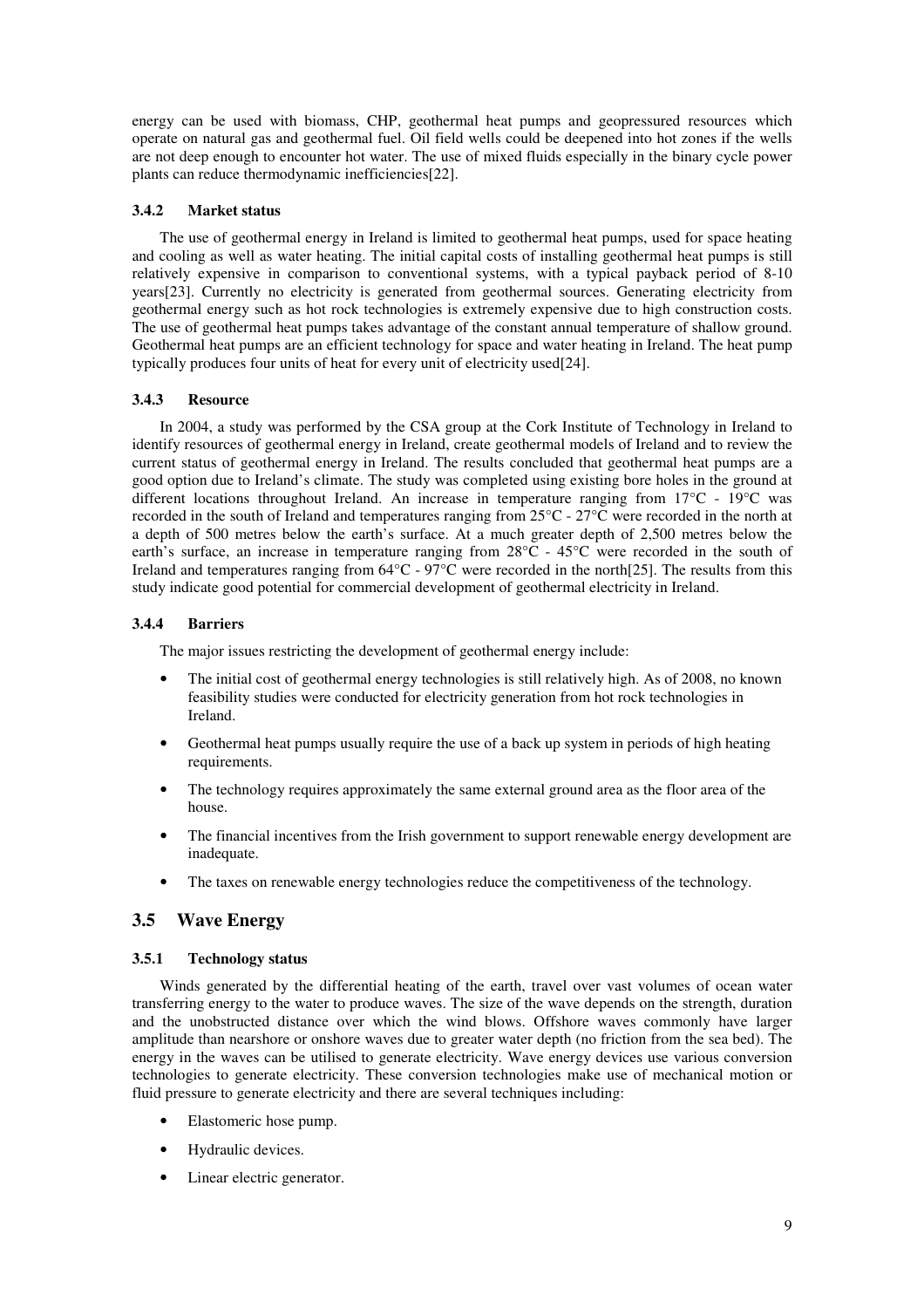- Pump to shore.
- Hydroelectric/air turbine.

The location of the wave energy devices can be onshore, nearshore or offshore. The type of device used depends on the location. The three most common wave device types are:

- Overtopping devices. The wave usually flows over a sloped barrier to fill an artificial basin. The detained water is then piped through a water turbine to produce electricity.
- Oscillating water column. One side of the device is in open air, the other side is in water. When the water rises in the column the air is displaced. An air turbine is placed at the open end of the column to generate electricity from the air flow.
- Point absorbers. This technology generally involves the use of a buoy. The movement of the buoy can be converted into mechanical or hydraulic power.

There are considerable differences between the engineering challenges of onshore, nearshore and offshore wave devices. Offshore devices will have higher transmission costs than nearshore or onshore devices. However offshore devices should be more cost effective since the power increases with the square of the amplitude of the wave[11].

## **3.5.2 Market status**

The primary market for wave energy is electricity generation. Currently there is no installed capacity in Ireland[26]. The technology, however, is currently in a developing stage. In Ireland there are 3 major wave energy device developers:

- Ocean Energy Ltd
- Wavebob Ltd
- Hydam Ltd

Each developer is at a different stage of development. Ocean energy Ltd has commenced work on the construction of their prototype which is known as the Backward Bent Duct (BBD), after a quarter scale model of the device was successful when tested in harsh ocean conditions. The BBD uses wave energy to compress air in a plenum chamber. This compressed air is expanded through an air turbine to generate electricity. Wavebob Ltd has completed tests on scale models of their device, called Wavebob. Wavebob is a point absorber device and generates power from each wave from the movement of a bob. The Wavebob prototype is currently producing electricity and is deployed on the Marine Institute/Sustainable Energy Ireland wave energy test site, which is located off the coast of Spiddal in Co. Galway[27]. Hydam Ltd has constructed a large scale model of their prototype, called McCabe Wave Pump (MWP). The MWP uses hydraulic rams to create pressurised fluid which drives a hydraulic motor and generator. The pontoons rise and fall with each wave which drives these rams. The MWP is being tested in the Shannon estuary. The target date for commercial deployment of wave devices in Ireland is from 2016 onwards[26].

## **3.5.3 Resource**

Ireland has an excellent wave energy resource due to its favourable climate and location. The west coast of Ireland has the best wave energy resource in Europe with annual average power levels of 76 KW/m[26]. In 2005, a report containing an assessment of Ireland's wave energy resource was completed by Sustainable Energy Ireland entitled *Ireland's Wave Energy Resource*. The assessment's main objective was to identify theoretical and accessible levels of wave energy in Irish waters. The results of the study indicated that a theoretical wave resource of 525 TWh exists in Irish waters. To put this in context, in 2006 the electricity requirement for Ireland was 27.8 TWh per year[28]. The accessible resource was estimated as 21 TWh. This estimate considered cable length to deliver power ashore from the generators. In terms of power output, the accessible Irish wave power resource is equivalent to 2.4 GW[28]. The accessible power resource value is estimated at the current technology status; therefore improvements in technologies will result in an increase in accessible power.

#### **3.5.4 Barriers**

Currently there is very little experience of electricity generation from wave energy. The major issues restricting the use of wave energy include: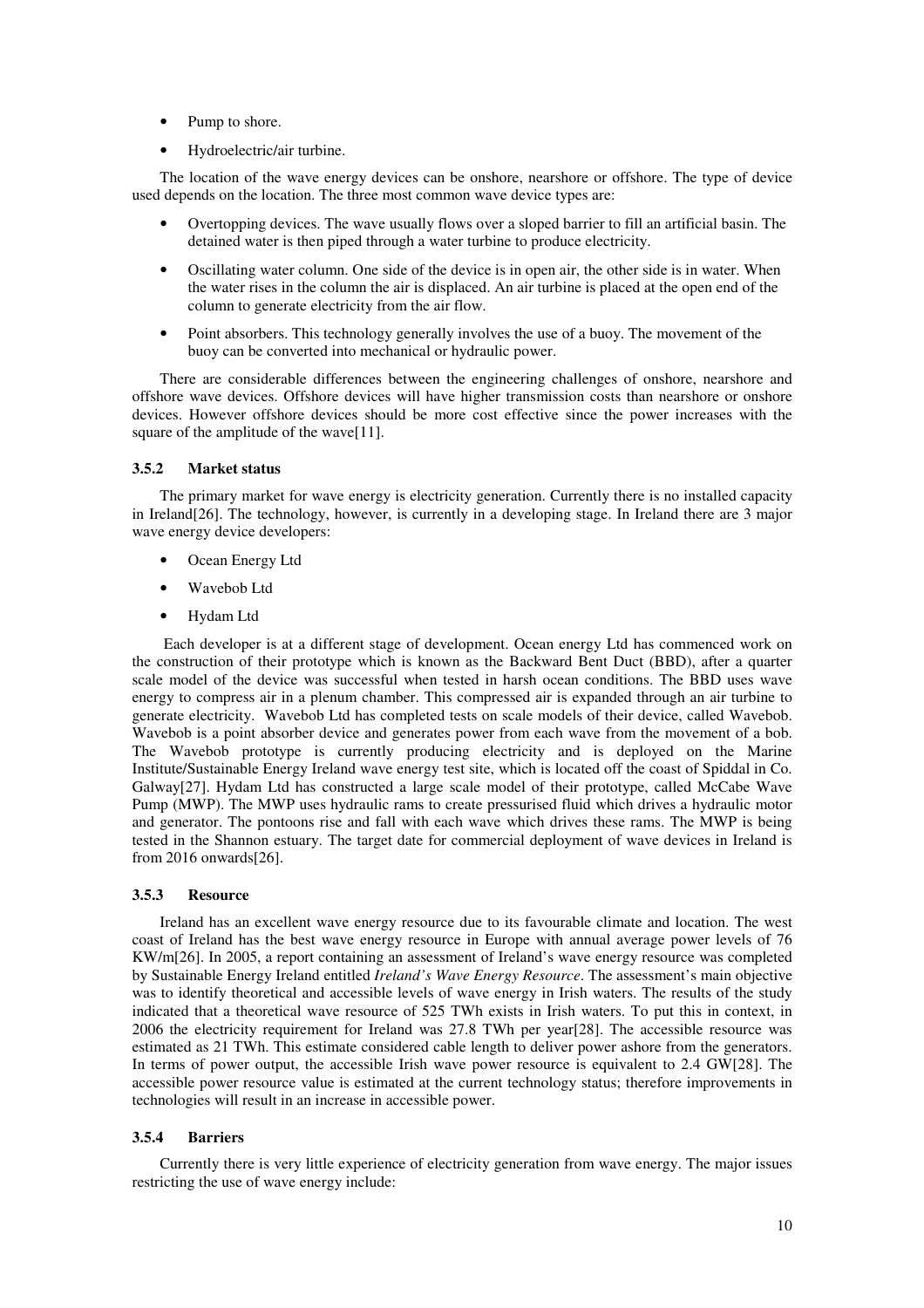- The technology is currently in a developing phase, with very little demonstration experience.
- Wave technologies must be capable of withstanding extremely harsh weather conditions. This may add to the cost of design and materials.
- Because of location the maintenance costs may be relatively high.
- Current Irish government support levels are considered quite low, providing a low return on capital investment.
- The taxes on renewable energy technologies reduce the competitiveness of the technology.
- Grid connection and access is not fairly provided which may cause a problem for the development of wave energy.

## **3.6 Tidal Energy**

#### **3.6.1 Technology status**

The ocean tides contain energy which can be used to generate electricity. Two types of energy can be utilised from tidal movements: the first is the kinetic energy from tidal current movements and the second is the potential energy from the rise and fall of the tides. Tidal energy derives from the relative motions of the earth and moon. Tides occur due to the gravitational pull of the moon and to a lesser extent the sun. When both the earth and moon are in line, a very high tide is experienced; this is known as the spring tide. When both bodies are at 90° the opposite is true; this is known as a neap tide. Tidal currents occur due to the energy dissipated by the tides. The vast majority of the tides are a mixture of either diurnal (direction change once daily) or semi-diurnal (direction change twice daily).

Tidal energy devices can be categorised into 2 types:

- Tidal barrages which make use of potential energy from the difference in head between high and low tides. They are extremely expensive to construct due to structural size. There are several different ways in which barrages operate: ebb generation, flood generation and two way generation systems. There are also double basin systems which have the advantage of adjusting the delivery period to match the requirements of the consumer.
- Tidal stream devices which make use of the kinetic energy from the moving water to drive a turbine, much like wind turbines. This technology is much less expensive than barrage technology and has become a popular prospect for generating electricity.

Tidal energy device technology is in its infancy and there have only been a small number of tidal stream prototype demonstrations. On the 26<sup>th</sup> of May 2008 an Irish company called OpenHydro completed the connection of a 250 KW tidal turbine to the UK national grid[29]. The first generation of devices are limited to water depths of between 10m to 50m. The second generation devices are expected to be capable of generating electricity in waters exceeding these depths.

#### **3.6.2 Market status**

Tides are more predictable than both wind and solar energy. Tidal energy is similar to wave energy in that its primary market is electricity generation. Currently there is no installed capacity of tidal power in Ireland[5]. There is one major tidal energy developer in Ireland called OpenHydro. On 20<sup>th</sup> May 2008 a company called Marine Current Turbines Ltd installed a 1.2 MW tidal stream turbine at Strangford Narrows in Northern Ireland[30]. This tidal turbine is connected to the Northern Ireland electricity grid and is currently being testing. Although this technology is in its early stages, Ireland will soon generate power from tidal resources[30].

#### **3.6.3 Resource**

Ireland has a significant tidal energy resource. In 2004, a study was prepared by Sustainable Energy Ireland entitled *Tidal and Current Energy Resource in Ireland*. The main objectives of this study were to identify the areas which have good potential for cost effective tidal electricity generation, complete a detailed analysis of the areas identified, calculate the accessible resource of tidal energy using existing technologies, and assess additional contributions which future technologies are expected to make.

The study concluded that a significant resource of tidal energy was concentrated along the east coast of Ireland and also in the Shannon estuary. After technical, physical, and accessible constrains were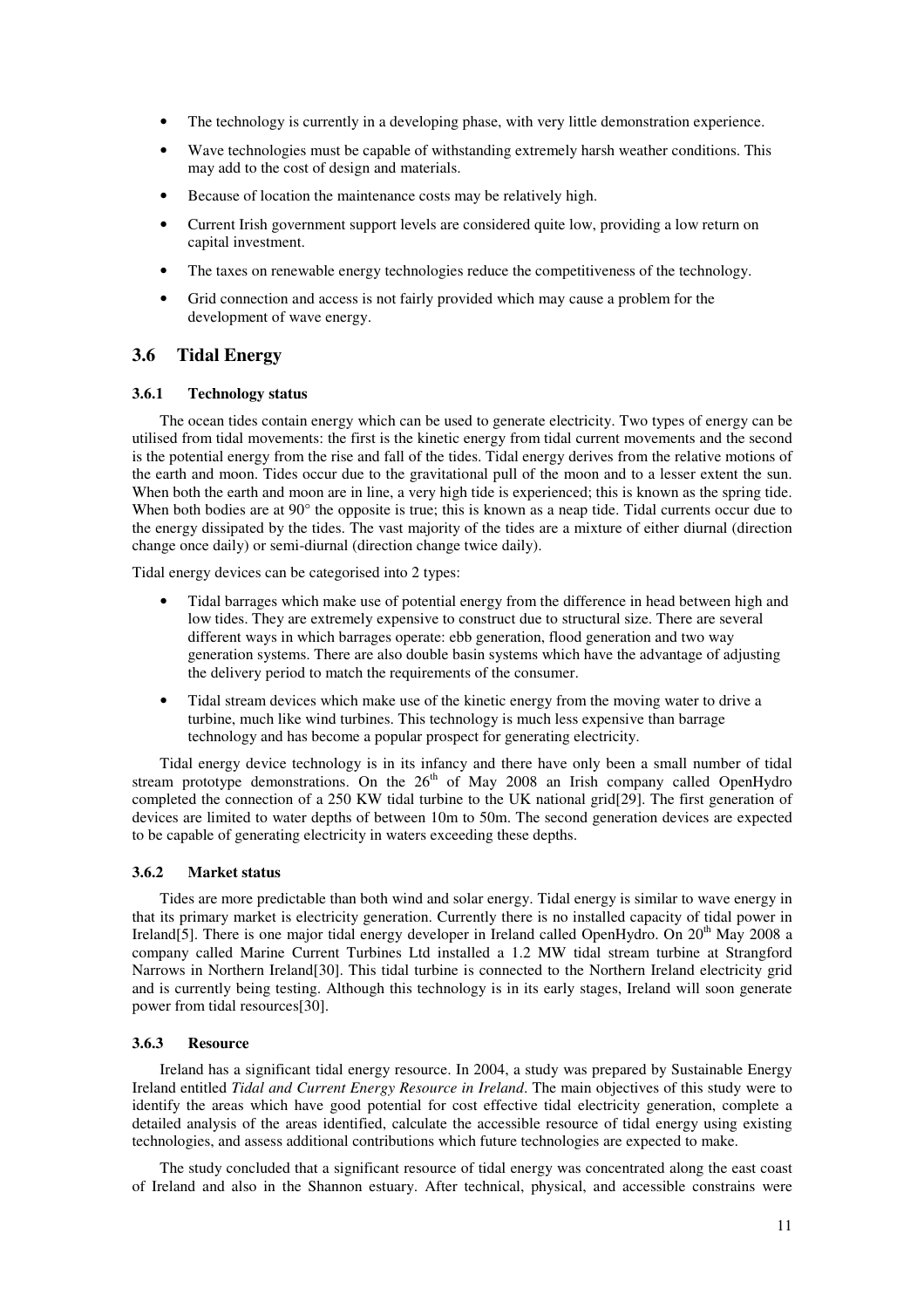applied, the viable resource was estimated at approximately 0.915 TWh per year[26]. The resource is also limited to areas were tidal stream velocities are 2 m/s or greater due to current technology limitations. It was predicted that the viable resource will increase with further technology developments.

## **3.6.4 Barriers**

Currently there is very little experience of electricity generation from tidal energy. The major issues restricting the use of tidal energy include:

- Technology in developing phase, with very little demonstration experience.
- Current demonstrations require the turbine to be lifted out of the water for servicing.
- Unknown environmental issues associated with power generation from tidal energy.
- Grid connection and access is not fairly provided which may cause a problem for the development of tidal energy.
- Current government support levels are considered quite low, providing a low return on capital investment.
- The taxes on renewable energy technologies reduce the competitiveness of the technology.

# **3.7 Hydroelectricity**

## **3.7.1 Technology status**

Hydroelectricity is the conversion of the kinetic energy in flowing water into electricity. Hydroelectricity is currently the world's most widely used renewable energy technology[31]. The potential energy of dammed water can be utilised to drive a turbine to generate electricity. There are 3 common types of hydroelectric plants including:

- Impoundment which is the most common type of hydroelectric plant. This type is considered a large hydro power plant. It uses a dam to store water in a reservoir; the water is then released through a turbine generating electricity.
- Diversion which diverts the water from a river through a canal to turn a turbine, generating electricity.
- Pumped Storage which pumps water from a low reservoir to a higher reservoir when electricity demand is low so that when there is high demand the water is released to generate electricity.

Hydroelectric plants range in size from large hydroelectric to micro hydroelectric plants. Large hydroelectric facilities have a capacity of 30 MW or more. Although there are no internationally accepted capacity limits for small hydroelectric plants, the upper limit varies from 2.5 MW to 25 MW. Micro hydroelectric plants typically refer to plants with a capacity of 2 MW or under[32].

Advances are being made on conventional hydropower technology to reduce environmental effects. The advances in technology include:

- Using new turbine designs so that fish can more easily pass through the power plant.
- Increasing dissolved oxygen in discharges downstream of dams by autoventing turbines.
- Improving water quality with the use of re-regulating and aerating weirs to stabilise tail water discharges.
- Using adjustable speed generators to provide electricity over a wide range of heads.
- The use of instrumentation and control systems to maximise electricity production and environmental benefits.
- The use of new assessment methods to optimise the operation of reservoir systems.

## **3.7.2 Market status**

Hydroelectricity is Ireland's second largest source of renewable energy electricity, after wind. As of 2006, there was an installed capacity of 528 MW[33]. This resource is well developed and reliable. The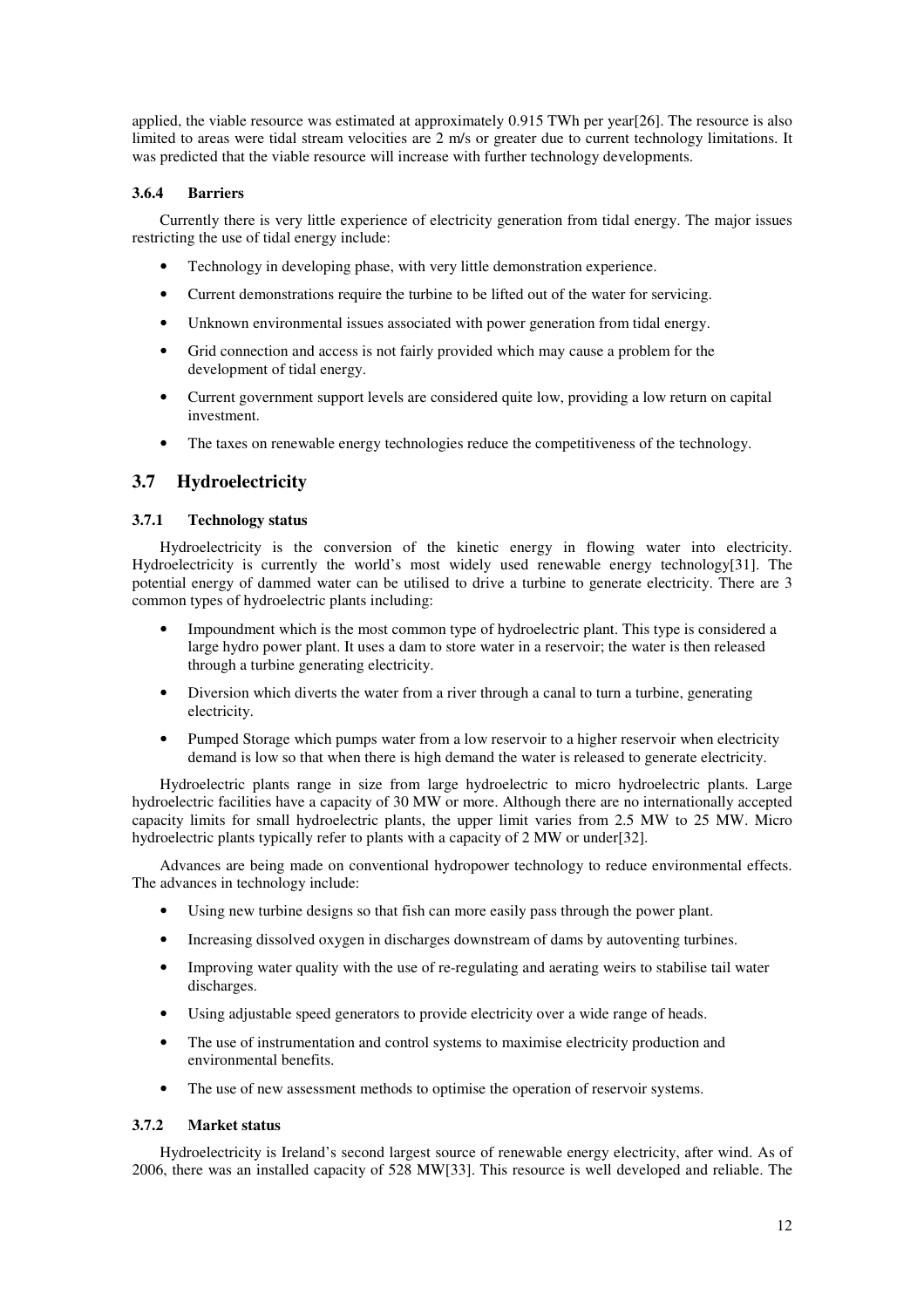development of this technology is expected to expand, with an emphasis on smaller scale hydroelectricity. Large hydroelectricity is competitive with fossil fuels, however Ireland is limited to very few large scale hydro sites for power generation. Small scale hydro has become a popular way of providing remote areas with electricity. The large scale hydroelectric plants are run by the Irish electricity supply board (ESB), and provide about 6% of Ireland's electricity[4].

#### **3.7.3 Resource**

There is a significant unexploited hydroelectricity resource available in Ireland at a small scale level. Ireland has a potential 71 MW of generating capacity from small hydropower resources[32]. The majority of these sites are concentrated in mountainous areas. The amount of electricity a hydroelectric site can generate is the product of the flow volume and head[11]. The best sites having large volumes of water all year round, with a large vertical drop in a short distance. High head hydropower commonly provides the most cost effective electricity. A higher head requires less water for a given amount of power. Therefore mountainous regions have become attractive areas for cost effective electricity generation.

#### **3.7.4 Barriers**

The major issues restricting the development of hydroelectric plants include:

- Grid connection and access is not fairly provided which may cause a problem for the development of hydroelectricity.
- Exporting electricity to the grid over a large distance may make the project unfeasible.
- There is a lack of available sites; therefore utilising existing sites is the preferred option.
- Permissions and permits may need to be secured from planning authorities, depending on the site.

## **4 Proposed Future Energy Mix for Ireland**

Ireland has excellent renewable energy resources. Although the use of renewable energy technologies has increased recently, the 1.4% of energy obtained from renewable energy sources is significantly lower than the European average of 8.5%[34]. Figure 3. illustrates the total primary energy supply by fuel in Ireland in 2006[5]. Energy supply can be defined as the delivery or transformation of fuels to the point of consumption. It potentially includes extraction, transmission, generation, distribution and storage of fuels[11].



**Figure 2. Total energy supply by fuel in Ireland in 2006.**

This energy mix is especially concerning due to Ireland's limited indigenous fossil fuel resources. To achieve a sustainable energy supply, it is essential to increase the share of renewable energy in each energy sector. The transport sector has made very little effort to incorporate the use of renewable technologies. As of 2006, oil accounted for 100% of Ireland's transport fuel[5]. The use of oil domestically and for electricity generation has decreased due to increased use of natural gas and renewable technologies. The use of biofuel vehicles and electric motorcars are promising technologies to decrease Ireland's dependence on fossil fuels particularly oil. Coal and natural gas are primarily used to generate electricity; therefore increasing the share of renewable energy will decrease the dependence on both these fuels. Biomass could be used as a replacement for peat for electricity generation. Currently 8% of Irelands electricity is obtained from peat[4].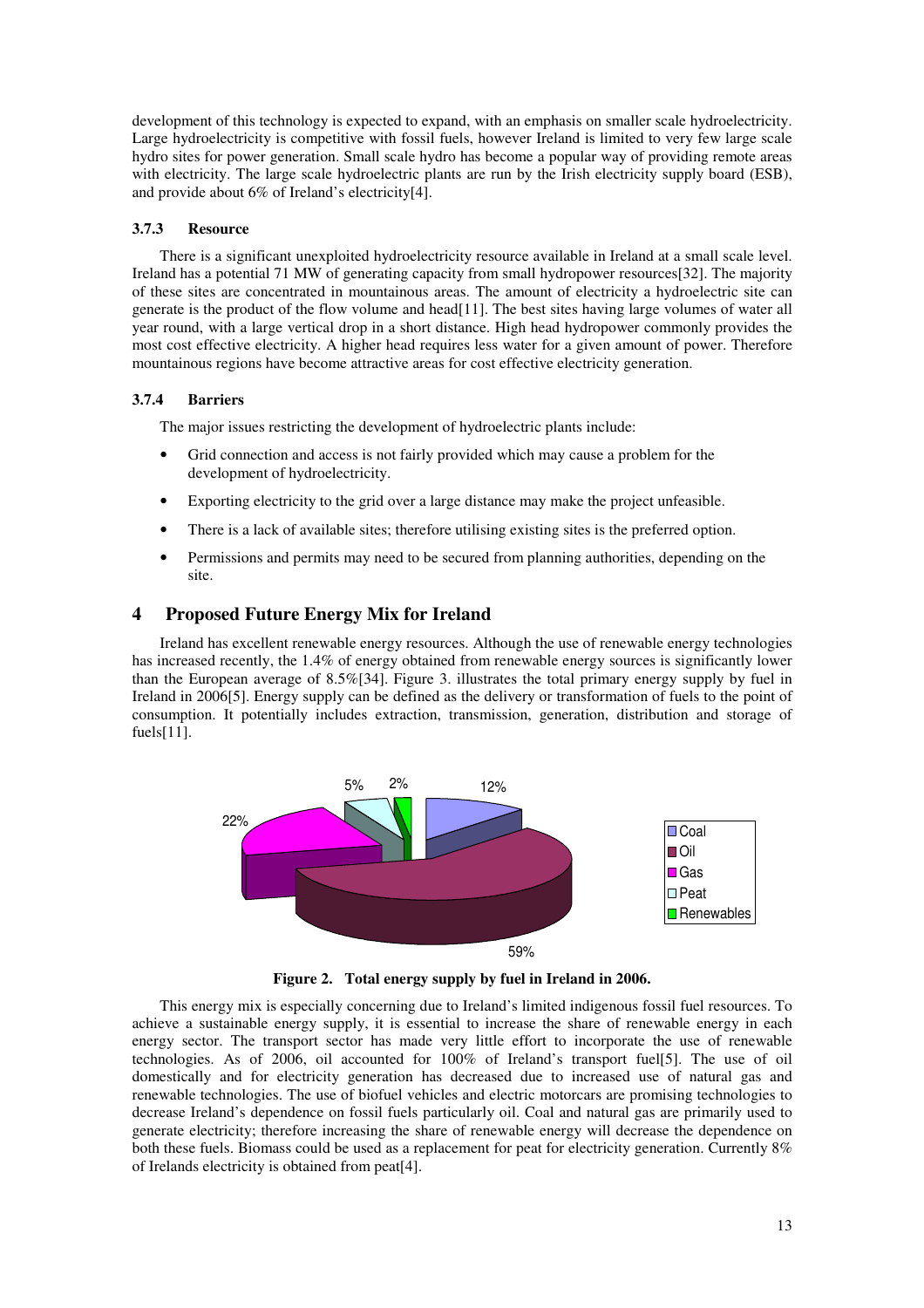Figure 4. Illustrates a proposed energy mix for Ireland for 2020, based on Ireland's renewable energy resource:



**Figure 3. Proposed total energy supply by fuel in Ireland in 2020.**

Electricity generation from renewable energy technologies has the greatest potential to reduce the amount of electricity generated from combusting fossil fuels. The use of renewable energy sources (wind, hydro, biomass, wave and tidal) to generate electricity could account for as much as 40% of the overall electricity supply.

The Irish government energy white paper entitled *Delivering a Sustainable Energy Future for Ireland* states 33% of Ireland's electricity will come from renewable sources by 2020[5]. Since the publication of this paper there have been major advances in the development of both wave energy and tidal energy technologies. Electricity generation from wave and tidal energy technologies will soon come on stream[30]. The Irish government energy white paper sets out the aim to install at least 500MW of ocean energy technologies by 2020, while also stating Ireland's intentions to become a world leader in research and development of ocean energy technologies.

The Irish government energy white paper also sets out the aim to achieve at least 800MW of biomass fuelled CHP by 2020. Electricity generation from wind technologies has increased significantly with an installed capacity of approximately 794.5MW[7]. Wind energy has become a popular energy source in Ireland and the technology is expected to continue growing. The Irish government energy white paper does not limit the amount of energy to be generated from renewable energy technologies.

The largest energy consumption sector in Ireland is transportation. Biofuels (indigenous or imported) could account for as much as 20% of the total transport energy supply. Financial incentives to convert private transport vehicles to biofuel will assist in reducing Ireland's oil dependence. The Irish government energy white paper also sets out a biofuels penetration target of at least 10% by 2020. This share percentage could easily be pushed to 20% by 2020 with Ireland's excellent growth climate.

A share of 20% from renewable sources (biomass, solar and geothermal) could be integrated into the thermal energy sector. Biomass fuelled CHP could be utilised in commercial and industrial buildings. The use of geothermal energy and solar energy, especially domestically could account towards the remaining thermal energy consumption share.

## **5 Conclusions**

Ireland is extremely dependant on energy imports from foreign countries. In 2006, Ireland's energy imports reached 91% of the total energy consumed in Ireland. As a result, Ireland became the most energy import dependant country in the EU. Ireland spends over  $\epsilon$ 7 billion on energy each year[35]. Oil for transport is Ireland's most imported fuel. Natural gas has become the primary fuel for electricity generation with a share of 46.4% followed by coal with a share of 24.3%[36].

Comparing Ireland's energy use from 1990 to 2006, the consumption of oil has increased significantly, from 3.967 mtoe to 8.368 mtoe. In terms of total consumption the share of oil increased from 54.6% to 64.3%[36]. Natural gas consumption increased from 0.57 mtoe in 1990 to 1.567 mtoe in 2006. In terms of total consumption the share of natural gas increased from 7.8% to 12.0%. As a result of increasing consumption of oil and natural gas, the consumption of coal and peat decreased from 0.843 mtoe to 0.378 mtoe and 0.757 mtoe to 0.284 mtoe respectively over the period 1990 - 2006. Energy from renewable sources also increased from 0.108 mtoe in 1990 to 0.188 mtoe in 2006[36].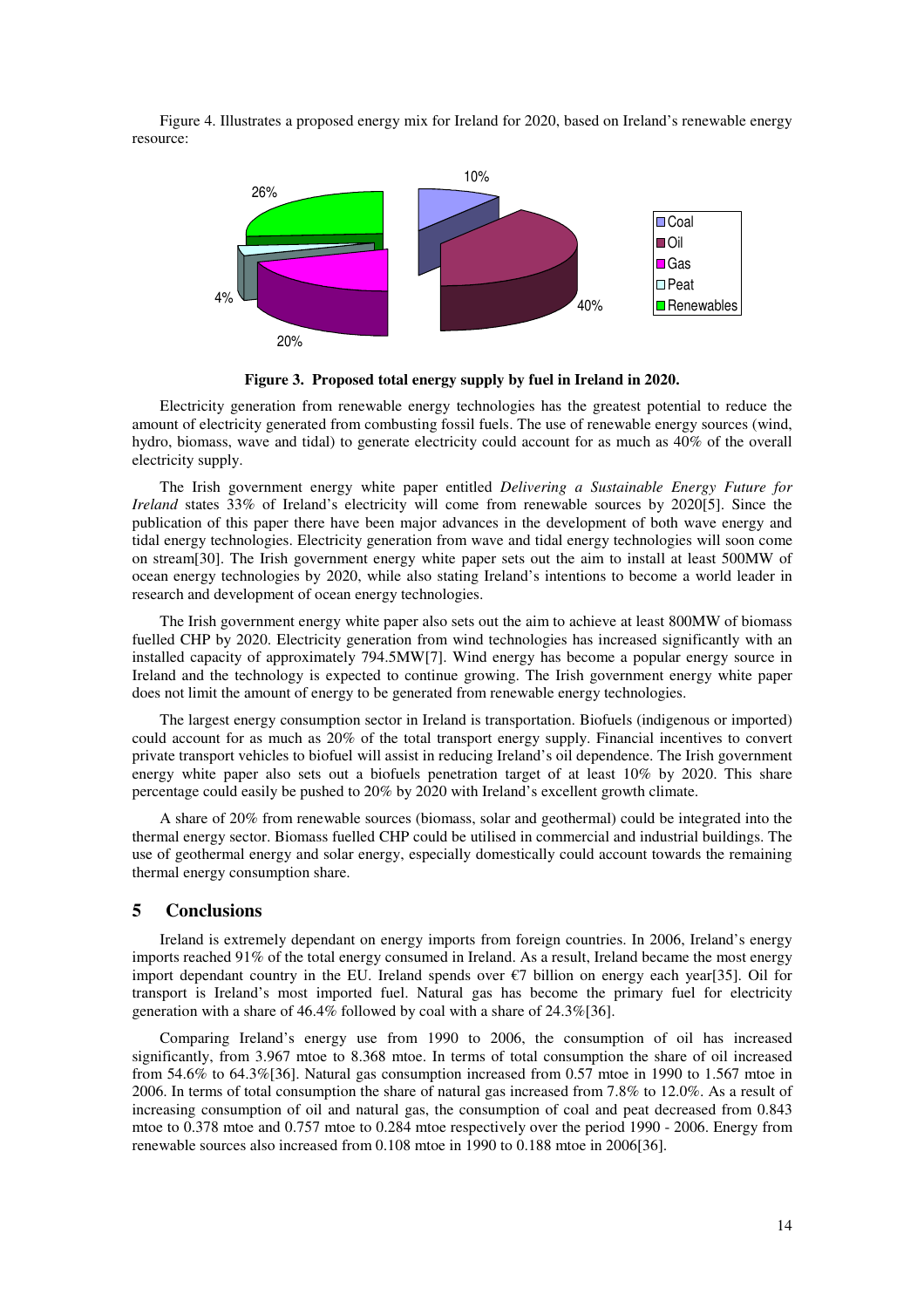The importation of fuels has a major impact on Ireland's economy. With regard to reducing this negative economic effect, it is imperative to increase the use of indigenous resources for electricity generation. Considering the negative impact on the environment when using fossil fuels, renewable energy sources offer minimal environmental impact.

In 2006, the use of renewable energy increased by 75% but since 1990 its overall share decreased from 1.5% to 1.4% of the final energy consumption. Renewable energy contributed 4.5% to Ireland's primary fuel mix for electricity generation in 2006[36]. The majority of Ireland's renewable energy consists of wind energy, bioenergy and hydroelectricity with an installed capacity of 794.5 MW[7], 25 MW[13] and 528 MW[33] respectively. The use of solar energy to generate electricity is impractical due to Ireland's intermittent sunshine. This source of energy is limited to water and space heating. A recent study indicated that Ireland has significant geothermal resource; however this source is primarily utilised domestically with the use of heat pumps.

Tidal and wave energy technologies are still in their infancy; current developments in both technologies look promising. The common most important issue restricting the development of renewable energy technologies is grid access. The development of energy storage technologies will increase energy supply for times of high demand.

Ireland has commitments to meet its Kyoto Protocol greenhouse gas emissions target. To achieve sustainability and these Kyoto Protocol targets, it is essential to increase the use of renewable energy technologies. Ireland cannot continue to meet its energy demands by fossil fuels. It is essential that Ireland's energy policy sets out measures for developing renewable energy technologies. The environmental impact from the use of fossil fuels, results in several problems such as carbon tax, which lead to a decrease of the gross national product. The main aim of Ireland's policies supporting renewable energy is to increase the security of energy supply competitively while reducing greenhouse gas emissions.

#### **6 References**

- [1] I. Government, "Delivering a Sustainable Energy Future for Ireland," 2007.
- [2] B.P., "BP Statistical Review of World Energy " 2008.
- [3] M. A. Ozgur, "Review of Turkey's renewable energy potential " *Renewable Energy,* 2007.
- [4] SEI, "Energy in Ireland Key Statistics," 2008.
- [5] S. E. Ireland, "Energy in Ireland 1990-2006," 2007.
- [6] S. E. Ireland, "Technology of Wind Energy," 2007.
- [7] S. E. Ireland, "Wind Farms in Ireland," 2007.
- [8] M. a. N. R. Department of Communications, "Bioenergy Action Plan for Ireland," 2005.
- [9] S. E. Ireland, "Offshore Wind Energy and Industrial Development in the Republic of Ireland," 2004.
- [10] S. E. Ireland, "Wind Energy Economics, Why it pays to invest in Wind," 2006.
- [11] J. T. T. Weir, *Renewable Energy Resources*: Taylor & Francis, 2006.
- [12] N. R. E. L. U.S., "Climate Change Technology Program. Technology Options: For the Near and Long Term. DOE/PI-0002.," 2005.
- [13] M. Department of Communications and a. N. Resources, "Report on a proposed national programme to increase the gross consumption of green electricity," 2005.
- [14] D. R. Authority, "Towards a Sustainable Energy Future for Ireland," 2006.
- [15] E. Commission, "Biomass action plan," 2005.
- [16] S. E. Ireland, "Development of Ireland's First Biomass CHP Plant," 2006.
- [17] K. Kuusela, *Forest Resources in Europe*: Cambridge University Press, 1994.
- [18] E. S. T. I. F. ESTIF, "Solar Thermal Markets in Europe, Trends and market statistics 2006," 2007.